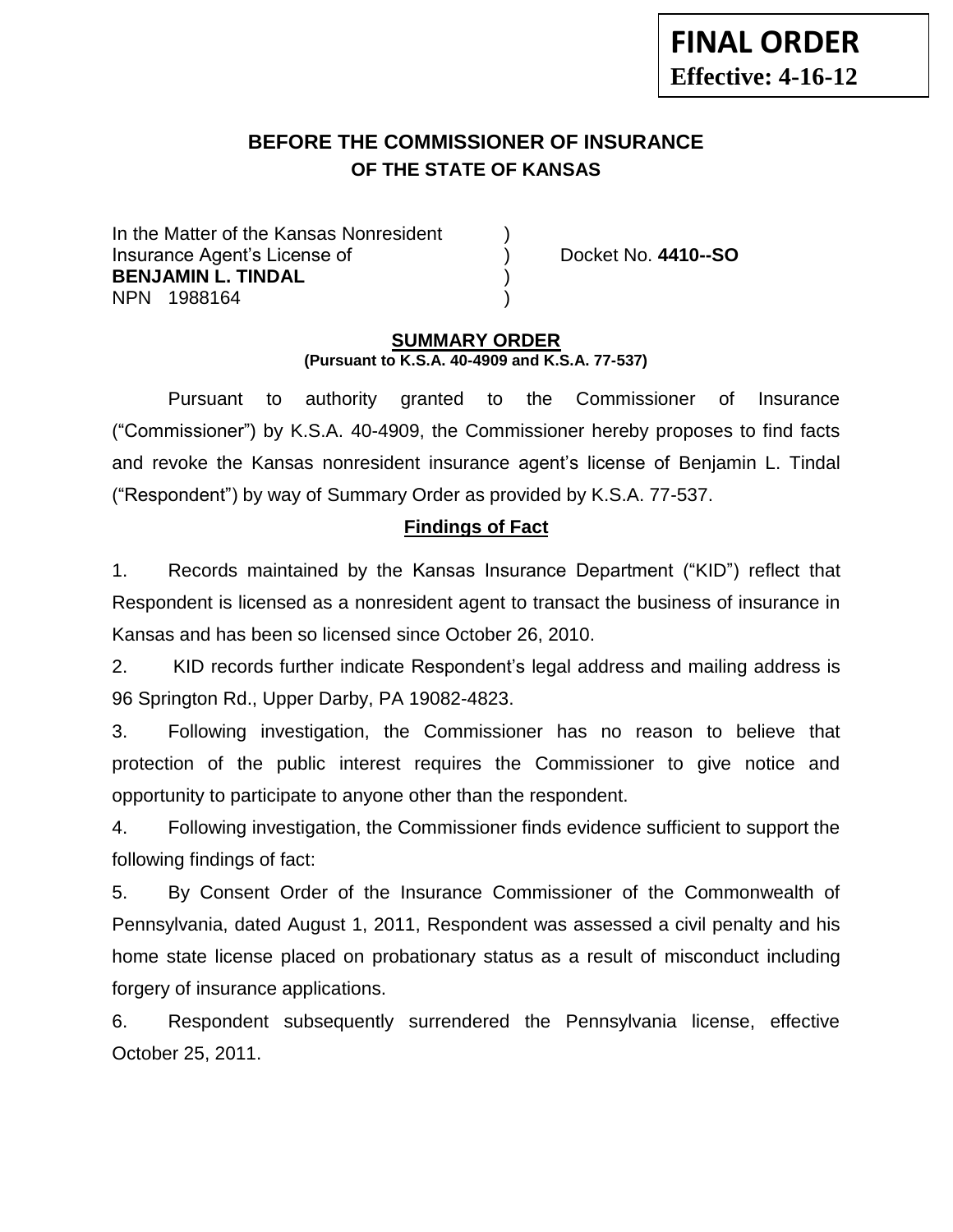7. Respondent's Kentucky insurance producer license was revoked effective December 8, 2011.

8. Respondent's Virginia insurance producer license was revoked effective Janyary 19, 2012.

9. Respondent did not report these actions to the Kansas Insurance Department within 30 days as required by K.A.R. §40-7-9(a) and has not reported them to date.

10. By letter of March 5, 2012, addressed to Respondent at his address of record, counsel for KID summarized the foregoing facts and invited Respondent to reply in writing if he disputed the facts.

11. To date, the letter has not been returned, and Respondent has not replied; thus, the facts are deemed undisputed.

# **Applicable Law**

12. K.S.A. 2010 Supp. 40-4909(a) provides, in relevant part:

"The commissioner may deny, suspend, revoke or refuse renewal of any license issued under this act if the commissioner finds that the applicant or license holder has: . . .

(2) Violated: (A) Any provision of chapter 40 of the Kansas Statutes Annotated, and amendments thereto, or any rule and regulation promulgated thereunder; . . . .

(9) Had an insurance agent license, or its equivalent, denied, suspended or revoked in any other state, district or territory. . . .

(10) Forged another person's name to an application for insurance or to any document related to an insurance transaction." K.S.A. 2010 Supp. 40-4909(a)

13. K.A.R. §40-7-9(a) requires a licensed agent to report to the Commissioner within 30 days any disciplinary action against the agent's license by the insurance regulatory agency of another jurisdiction.

14. Pursuant to K.S.A. 40-4906(a), a person who is not a resident of Kansas is entitled to hold a Kansas nonresident license if that person is licensed and in good standing in the person's home state.

15. In addition, the Commissioner may revoke any license issued under the Insurance Agents Licensing Act if the Commissioner finds that the interests of the insurer or the insurable interests of the public are not properly served under such license. K.S.A. 40-4909(b).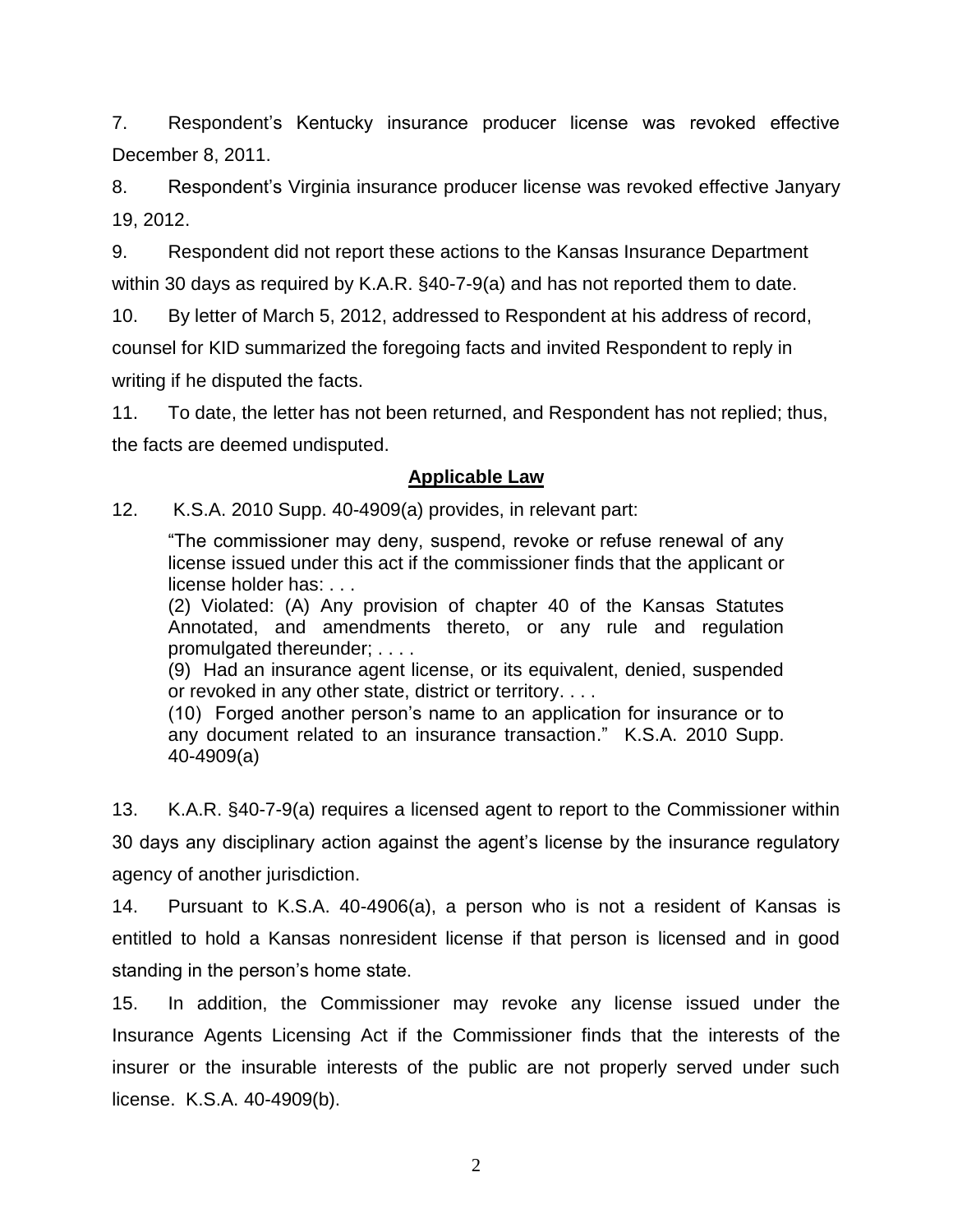#### **Conclusions of Law**

16. The Commissioner has jurisdiction over Respondent as well as the subject matter of this proceeding, and such proceeding is held in the public interest.

17. The Commissioner finds, based on the facts contained in paragraphs 6 through 9, that Respondent's license may be revoked pursuant to K.S.A. 40-4909(a)(2)(A) because Respondent has violated K.A.R. §40-7-9(a) by failing to report disciplinary actions against his insurance agent license by another state.

18. The Commissioner finds that Respondent's license may be revoked pursuant to K.S.A. 40-4909(a)(9) because Respondent has had insurance agent's licenses revoked by other states.

19. In addition, the Commissioner finds that Respondent's license may be revoked because Respondent has forged another person's name to an application for insurance.

20. Based on the foregoing findings, the Commissioner concludes that sufficient grounds exist for the revocation of Respondent's insurance agent's license pursuant to K.S.A. 40-4909(a).

21. The Commissioner further concludes Respondent's license may be revoked pursuant to K.S.A. 40-4909(b) because such license is not properly serving the interests of the insurer and the insurable interests of the public.

22. Beyond grounds for revocation pursuant to K.S.A. 40-4909(a) and (b), the Commissioner finds that Respondent's license must be revoked or cancelled because Respondent is no longer qualified to hold a license based on reciprocity.

23. Based on the facts and circumstances set forth herein, it appears that the use of summary proceedings in this matter is appropriate, in accordance with the provisions set forth in K.S.A. 77-537(a), in that the use of summary proceedings does not violate any provision of the law, the protection of the public interest does not require the KID to give notice and opportunity to participate to persons other than Respondent, and after investigation, KID believes in good faith that the allegations will be supported to the applicable standard of proof.

# **Policy to be Served**

24. Before issuing an insurance agent license, the Commissioner must determine that the applicant is qualified and has not committed any act that would be grounds for

3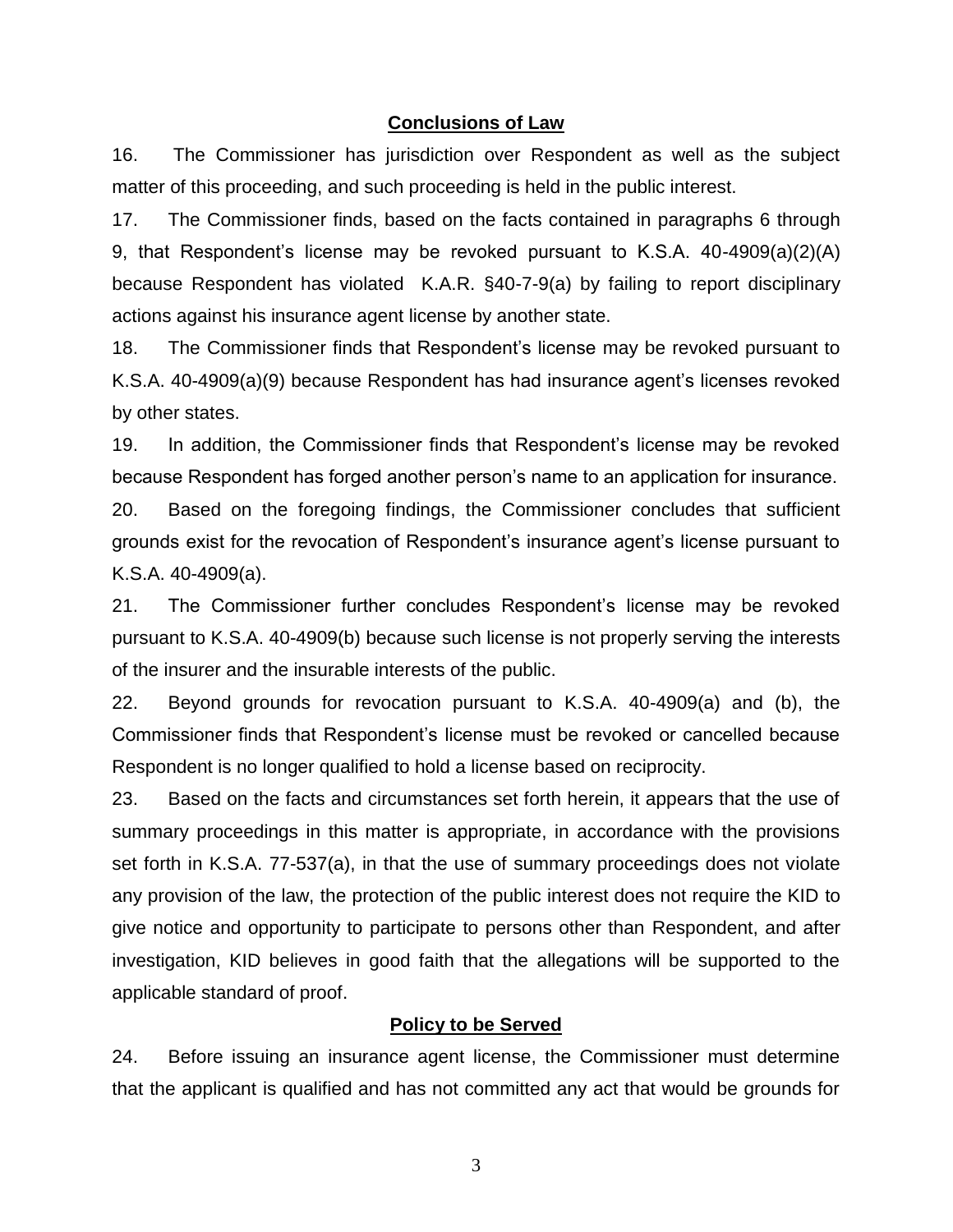denial, suspension, or revocation. K.S.A. 40-4905(b). Further, the Commissioner may revoke any license issued under the Insurance Agents Licensing Act if the Commissioner finds that the interests of the insurer or the insurable interests of the public are not properly served under the license. The following action is appropriate to promote the security and integrity of the insurance business and protect insurance consumers by licensing, or continuing to license, persons or entities to sell, solicit, or negotiate insurance in the State of Kansas only if their conduct indicates they are both qualified and trustworthy.

**IT IS THEREFORE ORDERED BY THE COMMISSIONER OF INSURANCE THAT** the Kansas nonresident insurance agent's license of **BENJAMIN L. TINDAL** is hereby **REVOKED. It is further ordered,** that **BENJAMIN L. TINDAL** shall **CEASE and DESIST** from the sale, solicitation, or negotiation of insurance, doing any act toward the sale, solicitation, or negotiation of insurance, and/or receiving compensation deriving from the sale, solicitation, or negotiation of insurance in Kansas or on Kansas risks through business conducted on and after the effective date of this order.

**It is further ordered**, pursuant to KSA 77-415(b)(2)(A), that this order is designated by KID as precedent

**IT IS SO ORDERED THIS \_\_27th\_\_ DAY OF MARCH 2012, IN THE CITY OF TOPEKA, COUNTY OF SHAWNEE, STATE OF KANSAS.**



\_/s/ Sandy Praeger\_\_\_\_\_\_\_\_\_\_\_\_\_\_\_\_ Sandy Praeger Commissioner of Insurance

BY:

\_/s/ Zachary J.C. Anshutz\_\_\_\_\_\_\_\_\_\_\_ Zachary J.C. Anshutz General Counsel